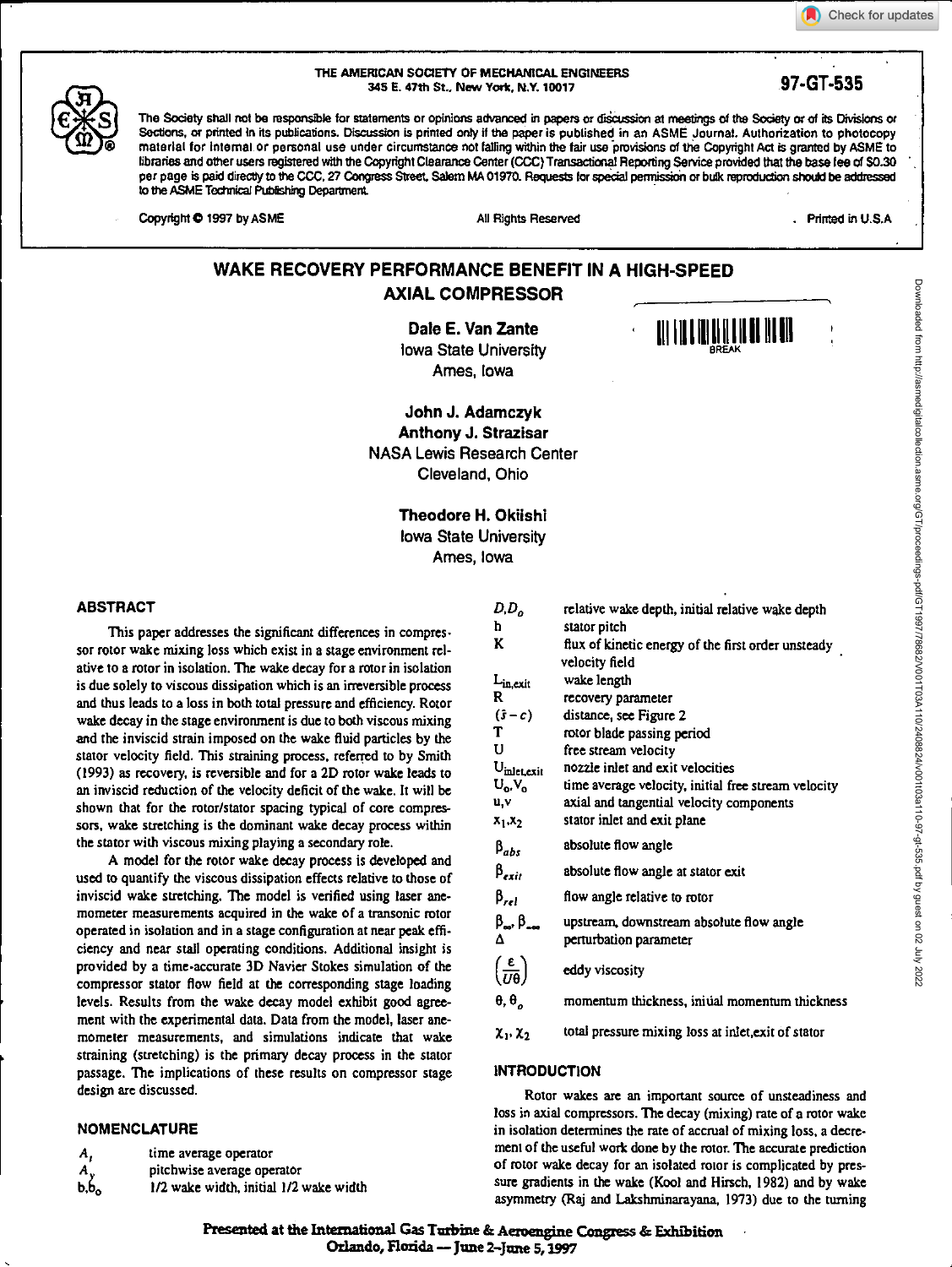and work addition of the rotor. Additionally, free stream pressure gradients also have a large effect on the rate of wake decay (Hill et al., 1963, Nakayama, 1987). The noted studies considered the influences of viscosity, pressure gradients and curvature on decay of a wake or wakes in isolation. However, this paper will show that in the stator passage of a compressor stage other wake decay mechanisms dominate.

The unsteady process of wake/blade row interaction has commonly been described using kinematic models of wake chopping and transport such as those discussed by Smith (1966), Kerrebrock and Mikolajczak (1970), and Tweedt, et al.(1985). Additional mechanisms that act on the blade wakes in the stage environment are now receiving attention. Originally Smith (1966) proposed one important mechanism, which he called wake recovery, that occurs in a downstream blade row and can be beneficial to performance. Wake recovery is the attenuation (or amplification) of the wake velocity profile by processes other than viscous dissipation occurring inside of a blade row. For a two-dimensional wake passing through a compressor stator row, wake recovery leads to rotor wake decay through a reversible process. In this way the loss due to viscous wake decay is not suffered.

Smith (1966) was the first to propose a simple model for the wake recovery mechanism. He later expanded on his ideas of wake stretching and developed a quantitative model of performance enhancement (Smith, 1993) due to wake recovery. Smith also provided circumstantial evidence that wake recovery benefits exist using data from a low-speed four stage research compressor that exhibited higher pressure rise and efficiency with closer axial blade spacing (Smith, 1970).

In a different approach, Adamczyk (1996) showed that the wake recovery process is related to wake vorticity field kinematics and can be estimated from linear theory. He showed that for the 2D, incompressible, inviscid case, the amount of rotor wake decay or recovery in loss of total pressure in the stator row was directly related to the difference of disturbance (wake) kinetic energy flux entering and leaving a blade row and that having a wake pass through a blade row prior to mixing the wake does reduce mixing loss. With the assumption of thin airfoils at zero incidence, the model of Adamczyk reduces to the model of Smith which is based on wake lengths.

Deregel and Tan (1996) used a first of a kind 2D time-accurate Navier Stokes simulation to study rotor wake recovery for a range of stator blade design parameters and found that mixing loss was reduced due to the inviscid stretching of the wakes in the stator passage. Pressure rise was also increased because of the reduction of disturbance kinetic energy from the inlet to outlet of the passage.

Some early axial compressor stage measurements (Ding, 1982), although limited in the number of axial and circumferential inter-blade measurement points, provided a first step in the experimental observation of wake/blade row interactions in high-speed axial flow machines. Ding noted large flow acceleration and deflection within a short axial distance thus hinting at the strong wake/blade row interactions which occur in a close-coupled highspeed compressor stage. More extensive measurements of rotor wakes convecting through a stator row have been acquired in a low-speed axial compressor (Stauter, 1991), a high-speed axial stage (Dunker. 1983), a high-speed multi-stage compressor (Williams, 1988), and a transonic fan stage (Hathaway, 1986). However, none of these data have been anal yzed from the viewpoint of wake recovery.

This paper provides evidence of rotor wake recovery in a high-speed axial compressor stage using experimental data supplemented by numerical simulations. Interrogation of the experimental data and the results of a 3D time-accurate simulation of the stator flow field identify wake stretching as the primary wake decay mechanism within the stator. The wake decay model of Hill et al. (1963) is extended to model the passage of a rotor wake through a stator and forms the basis of a model that includes the effects of wake straining and viscous dissipation on wake decay. Wake decay estimates from this simple model agree well with the measured wake *decay.* This new wake decay model provides a simple method for predicting the wake decay due to both viscosity and wake stretching by using only stator inlet and exit flow angles and an approximate rotor wake profile. The wake decay trends predicted by the model are used to suggest compressor design practices which can utilize the wake recovery process to reduce stage loss.

#### **WAKE DECAY MODEL**

A method for quantifying the wake unsteadiness comes from the analysis of Adamczyk which is used to quantify rotor wake decay (Adamczyk, 1996) without viscous dissipation effects. He showed for 2D, incompressible flow that wake recovery, *P.* and decrease in wake mixing loss in the absence of viscosity across a stator,  $\chi_1 - \chi_2$ , can be related to the difference between the flux of kinetic energy of the first order unsteady velocity component entering the stator passage and leaving the stator passage. This can be written:

$$
\chi_1 - \chi_2 = K_1 R \qquad (EQ1)
$$
  
= 
$$
K_1 \left( 1 - \frac{K_2}{K_1} \right) + O(\Delta^3)
$$

where:

$$
K_{t} = \frac{1}{2} U_{o} A_{y} A_{t} (u_{1}^{2} + v_{1}^{2}) \Big|_{x_{1}}
$$
\n
$$
K_{2} = \frac{1}{2} U_{o} A_{y} A_{t} (u_{1}^{2} + v_{1}^{2}) \Big|_{x_{2}}
$$
\n(EQ 2)

and  $x_1$  refers to the stator leading edge plane and  $x_2$  refers to the stator exit plane.  $A_v$  is a pitchwise average operator and  $A_t$  is a time average operator. The definitions of  $u_i$  and  $v_i$  are illustrated in Figure 1. The disturbance kinetic energy (DKE) is a measure of the deterministic unsteadiness of the flow field at a fixed point in space and is given by  $DKE = 0.5 U_o A_i(u_1^2 + v_1^2)$ . *K* is the flux of DKE,  $K= A_v(DKE)$ . DKE is presented as a percentage of  $0.5U_{tip}^{3}$  in all figures.

A wake passing through a stator passage is tilted and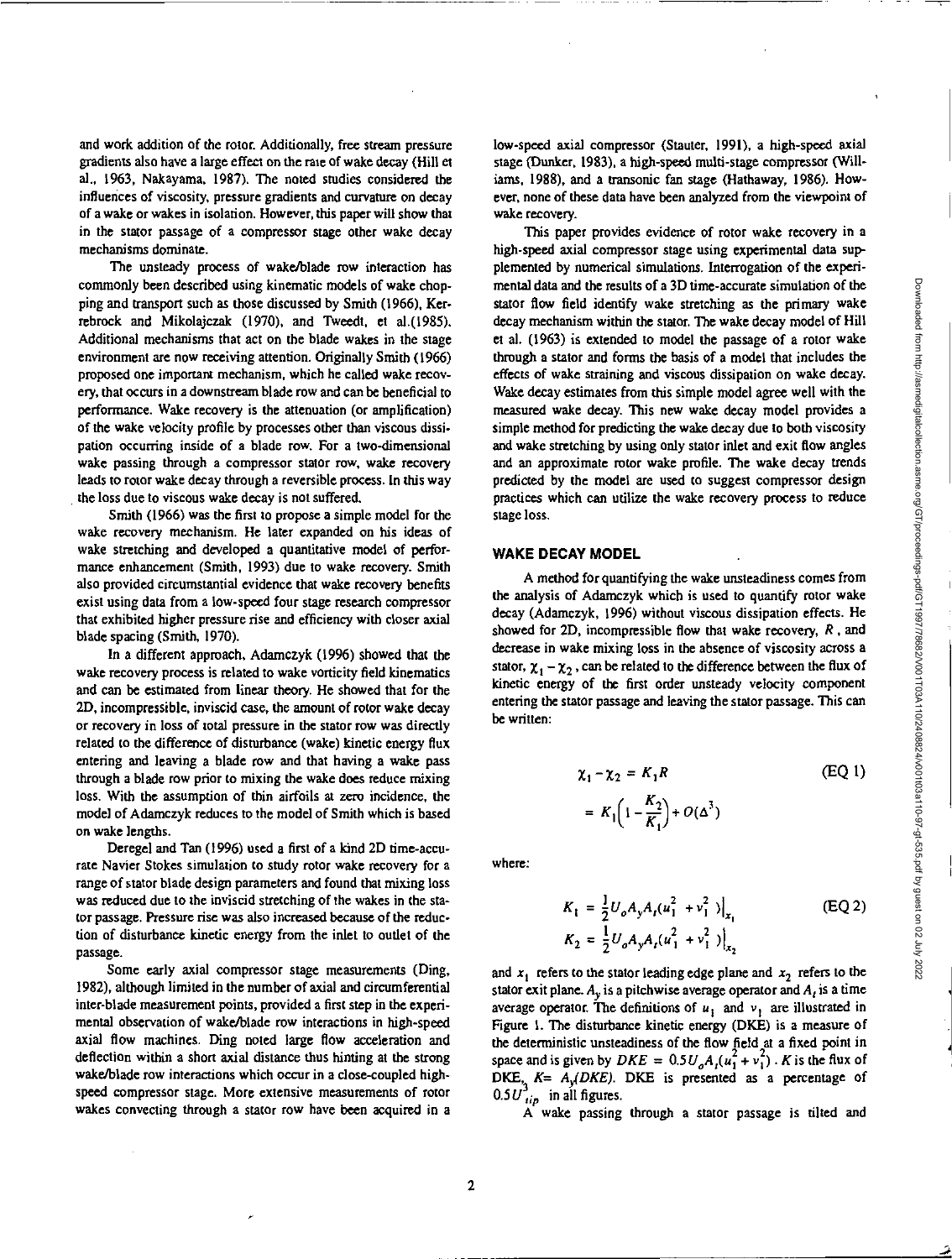

**FIGURE 1. Disturbance kinetic energy velocity components.** 

stretched due to stator circulation (loading) as shown in Figure 2. Smith (1966) proposed the following simple model which is based on wake lengths for the recovery of total pressure mixing loss:

$$
R = 1 - \left(\frac{L_{in}}{L_{exit}}\right)^2
$$
 (EQ3)

In the present work the ratio of wake lengths can be determined from experimental data. In most cases such detailed data is not available and one needs a method to estimate the wake stretching. Smith (1966) proposed a simple method for estimating the wake stretching based on inlet and exit velocity triangles. Adamczyk rediscovered Smith's result as the limit obtained from unsteady thin airfoil theory. The model as formulated by Adamczyk (1996) is:

$$
\frac{L_{exit}}{L_{in}} = \frac{\sin(\beta_{rel} - \beta_{abs})}{\cos \beta_{abs}}\Big|_{inlet}
$$
\n
$$
\left[1 + \frac{2(\bar{s} - c)}{h} \sin(\beta_{exit}) + \left(\frac{(\bar{s} - c)}{h}\right)^2\right]^{\frac{1}{2}}
$$
\n(EQ 4)

where:



**FIGURE 2. Definition of angles and lengths used in the wake stretching model and an illustration of wake stretching in a 2D converging channel.** 

$$
\frac{\bar{s}-c}{h} = \frac{\cos \beta_{rel}}{\sin(\beta_{rel}-\beta_{em})} \left(\frac{\cos \beta_{em}}{\cos \beta_{em}}\right)
$$
(EQ 5)  

$$
-\frac{4(\tan \beta_{em} - \tan \beta_{em})}{(\cos \beta_{em} + \cos \beta_{em})^2} \cos \beta_{em} (\cos \beta_{em})^2
$$

See Figure 2 for definitions of the terms. Angles are positive in the counter-clockwise direction.

Equations 3-5 provide a method for estimating the kinematic contribution of wake stretching to the total rotor wake decay using only inlet and exit velocity triangles and blade geometry information.

Inside the stator passage, wake stretching and viscous dissipation act concurrently on the rotor wake. A method for estimating the viscous contribution to wake decay is obtained from the work of Hill et al. (1963) on turbulent wake decay in steady pressure gradients.

Hill et al. developed a decay model for 2D incompressible turbulent wakes based on a constant eddy viscosity assumption. The model compared well with adverse pressure gradient wake decay measurements and was stated as being equally applicable to favorable pressure gradients. The model is extended to favorable pressure gradients as follows.

The wake stretching which occurs in a stator passage is analogous to the lengthening of a wake segment of constant mass as it passes through an acceleration (converging channel), as shown in Figure 2. For 2D incompressible flow the wake length ratio across the channel is given by: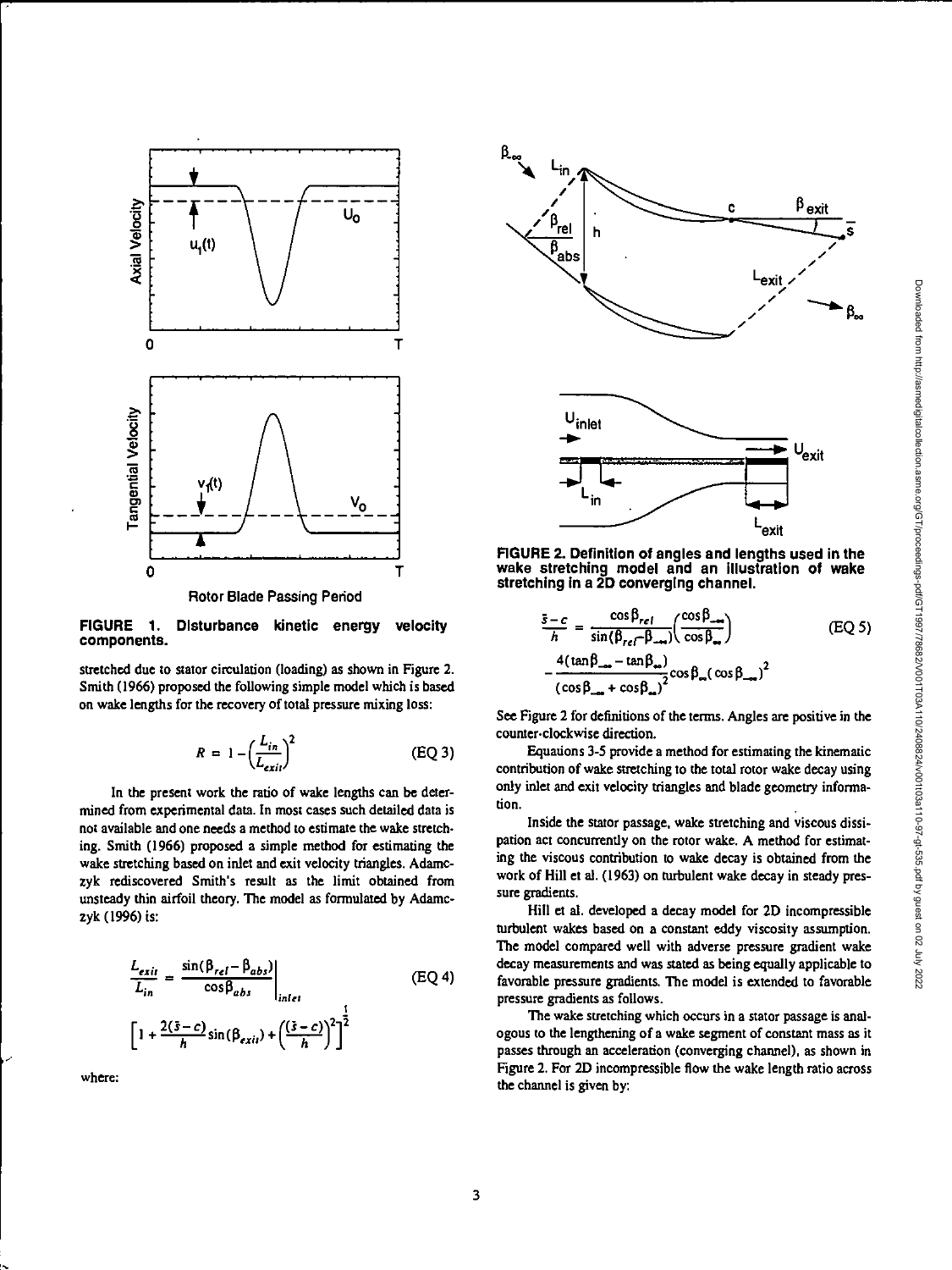

**FIGURE 3. Operating map for rotor in isolation and in the stage environment.** 

$$
\frac{L_{exit}}{L_{in}} = \frac{U_{exit}}{U_{inter}}
$$
 (EQ 6)

By choosing the correct velocity ratio for a 2D channel, the lengthening of a wake segment as it convects through that channel can be made to simulate rotor wake lengthening in a stator passage. This is done later in this paper.

The wake decay model taken from Hill et al's work can be summarized as:

$$
D = \frac{U - U_{min}}{U}
$$
 (EQ 7)

where *D* is the relative wake depth, *U* is the average of the wake edge velocities (Nakayama, 1987), and  $U_{min}$  is the wake center velocity. The wake depth, width, and velocity profile are given by:

$$
\frac{D}{D_o} = \left(\frac{U_o}{U}\right)^2 \left[1 + \frac{8\pi^2}{\pi^2 - 4} \left(\frac{\varepsilon}{U\theta}\right) \int_{x_o} \frac{U_o}{U} d\left(\frac{D_o^2}{\theta_o}\right)\right]^{-\frac{1}{2}} \qquad \text{(EQ 8)}
$$

$$
\frac{b}{b_o} = \left(\frac{U_o}{U}\right)^3 \frac{\left(\frac{1}{D_o} - \frac{3}{4}\right)}{\left(\frac{1}{D_o} - \frac{3}{4} \frac{D}{D_o}\right) \frac{D}{D_o}}
$$
(EQ 9)

$$
\frac{U - u}{U} = D\frac{1}{2}\left[1 + \cos\left(\pi \frac{y}{b}\right)\right]
$$
 (EQ 10)

95 Eqn. 8 estimates the change in relative wake depth as a func-<br> $\frac{8}{3}$  find of axial distance and velocity ratio which represents the free tion of axial distance and velocity ratio which represents the free stream pressure gradient. Knowing the relative wake depth, the wake width can be computed from Eqn. 9. The wake velocity profile is computed from Eqn. 10. The eddy viscosity used in the model is constant with axial distance and equal to 0.044 (Hill et al., 1963).

> Equations 3 through 10 represent the complete wake decay model which incorporates the effects of both wake stretching and : viscous dissipation. The predicted wake decay from the model will be compared to measurements of rotor wake decay which were acquired downstream of a high-speed axial-compressor rotor in isolation and in the stage environment.

#### **TEST COMPRESSOR**

The measurements were acquired in the NASA Lewis single-stage axial-flow compressor facility. The *test* stage consisted of NASA Rotor 35 and NASA Stator 37. The rotor had 36 blades, a hub-tip radius ratio of 0.70, an aspect ratio of 1.19, a tip solidity of 1.3, and an axial chord of 3.56 cm at the hub. The rotor tip clearance gap was 1.5% of axial chord. The stator had 46 blades, a tip solidity of 1.3, an aspect ratio of 1.26, and an axial chord of 3.57 cm at the hub. The gap/chord ratio for the stage varies from 18% at the hub to 31% at the tip based on rotor hub chord. The design and blade coordinates are found in Reid and Moore (Oct. 1978). The original test stage consisted of Rotor 37 and Stator 37 with Stator 37 configured for optical access. At the beginning of the test program Rotor 37 was damaged from the implosion of an optical access window. Rotor 35, which used the same flowpath geometry, was substituted for Rotor 37. Because of the lower pressure ratio of Rotor 35, data were acquired at 80% of design speed to avoid choking problems in the stator. An Average Passage code analysis (Adamczyk, 1985) was used to match the stator to the rotor at the lower operating speed. Based on this analysis, the stator stagger angle was decreased by four degrees.

Data were taken with Rotor 35 in isolation at a tip speed of 363 m/s (80% design speed) at two operating conditions, near peak efficiency (PE) and near stall (NS). The stage data were acquired at conditions for which the rotor exit tip static pressures in the rotor only and stage configuration were matched. The rotor only and stage PE and NS operating points are shown in Figure 3. The shaded symbols represent operating points at which LFA data were acquired.

#### **INSTRUMENTATION AND MEASUREMENT TECHNIQUES**

Compressor massflow was measured using a calibrated orifice plate located far upstream of the compressor. Performance measurements were acquired using conventional static pressure and total pressure/temperature probes located upstream and downstream of the compressor. In the stage configuration, the downstream probes were traversed circumferentially across one stator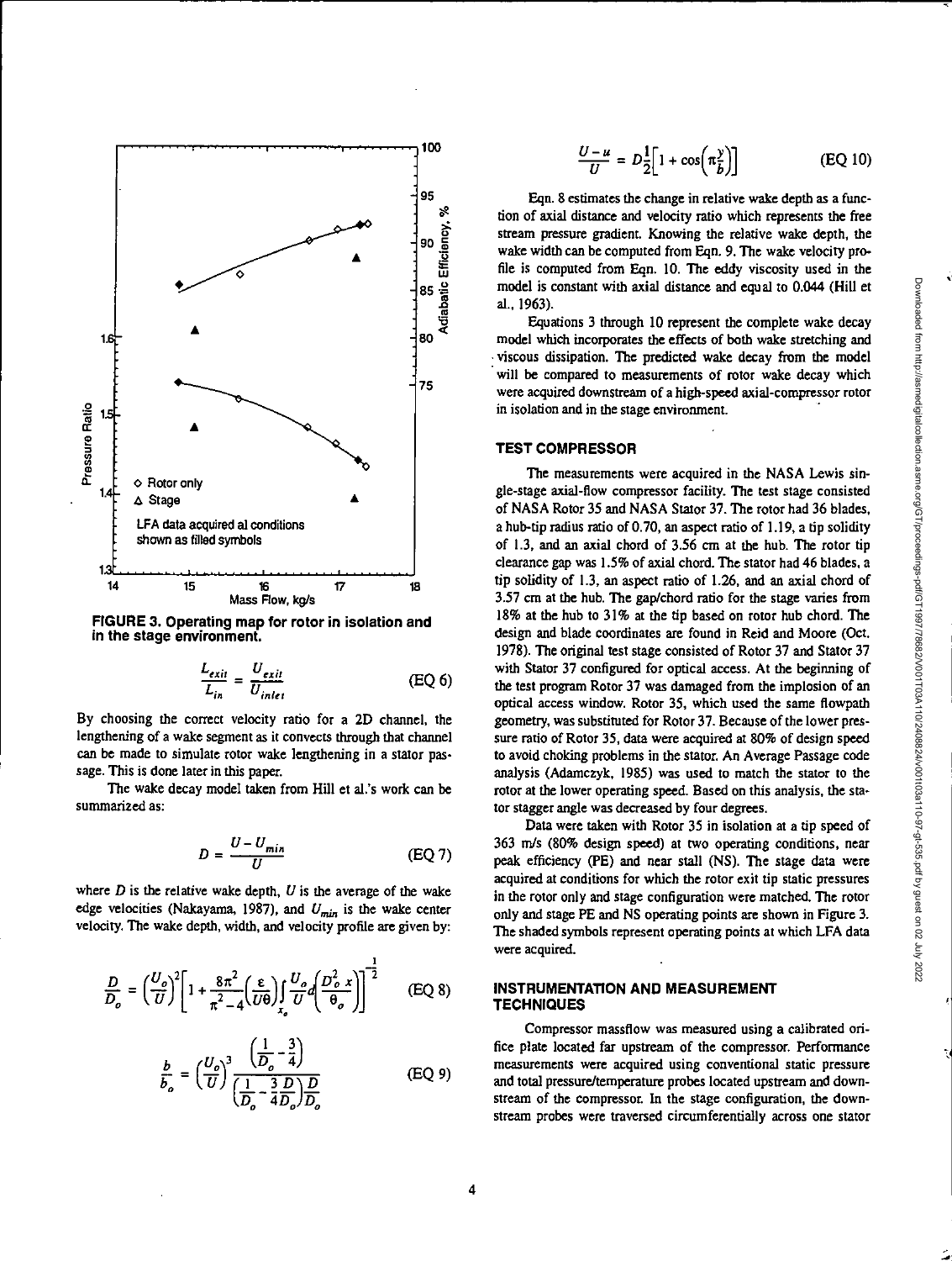pitch. At each span, the circumferential profiles of total temperature were mass averaged to obtain a radial profile. Similarly, the circumferential profiles of total pressure were energy avenged by converting them to their enthalpy equivalents and then mass averaging across the stator pitch. Overall performance was calculated by mass and energy averaging total temperature and total pressure, respectively, across the annulus (Reid and Moore, Nov. 1978). Measurement uncertainties are: massflow ±0.3 kg/s; flow angle  $\pm 0.5$  degrees, total pressure  $\pm 0.01$  N/cm<sup>2</sup>, total temperature ±0.6 K.

A large window, which conformed to the 3D shroud contour, provided optical access to the flowfield from one rotor chord upstream of the rotor to one stator chord downstream of the stator. Laser fringe anemometer (LFA) measurements were made at 75% span from the hub across one stator pitch; see Figure 4. Detailed pitchwise surveys were acquired from the rotor trailing edge (TE) through 20% stator chord, at 50% stator chord, and at 90%, 110%, 120% stator chord. Typically there were 15 to 18 measurement locations in a pitchwise survey at each axial position. The 110% stator chord plane is the closest axial position to the STE where a complete pitchwise data survey was acquired and thus was used as the stator exit condition in calculations. Three streamwise surveys were done at 4.2%, 50%, and 87.5% of stator pitch (not % gap). The axial locations at which rotor only data were acquired are also shown. The error in the LFA measurements is approximately  $\pm1.0$  m/s for absolute velocity and  $\pm0.5$  degrees in absolute flow angle.

The LEA was configured as a two-channel laser system which acquired axial and tangential velocities simultaneously. For each velocity measurement the rotor position was determined from a shaft angle encoder and the data placed into the window corresponding to that shaft angle position. There were 184 windows across one rotor blade pitch. Typically 40,000 to 60,000 individual velocity measurements were acquired for each survey point. Since the measurements were not evenly distributed over all of the windows, the total number of measurements was chosen so as to insure that there were a minimum of 100 measurements in any window. The LFA data are ensemble averaged using one rotor blade pitch as the time scale. See Strazisar et al. (1989) for more detail on the LEA data acquisition and reduction technique.

#### **NUMERICAL SIMULATIONS**

3D time-avenged Navier Stokes simulations of the compressor stage operating at the PE and NS conditions were first generated using the Average Passage code developed by Adamczyk (1985). 3D, time-accurate, Reynolds-averaged Navier-Stokes simulations of the stator flow field were then generated using a code by Chen et al. (1994). The unsteady code uses a time-shifted nonuniform upstream boundary condition that simulates the relative movement of the incoming wake. The code uses a Baldwin-Lomax turbulence model. The upstream boundary condition was obtained from the rotor flow field portion of the Average Passage simulation. The initial solution for the stator flow field was obtained from the stator portion of the Average Passage simulation. In all CFD simulations the stator count was increased from 46 to 48 to achieve a 3:4 rotor stator blade count in preparation for



**FIGURE 4. LFA measurement locations for rotor and stage environment with axial locations of rotor trailing edge (TE), stator leading edge (SLE), and stator trailing edge (STE).** 

running a full stage unsteady simulation using the Chen/Adamczyk code. The grid size used was 101 axial x 51 radial x 43 tangential nodes. The solutions each required approximately 10 hours of Cray C90 cpu time using 224 time steps per rotor blade passing period.

The massflow for the Average Passage simulations was matched to the experiment. The overall simulation performance results are in Table I.

|            |      | Average<br>Passage | Chen/<br>Adamczyk |           |
|------------|------|--------------------|-------------------|-----------|
|            | PE   | <b>NS</b>          | PE                | NS        |
| m (kg/s)   | 17.2 | 15.2               | 17.3              | 15.0      |
| PR         | 1.43 | 1.50               | <b>NA</b>         | <b>NA</b> |
| efficiency | 85.2 | 80.1               | NA.               | NA        |

Table I: Overall performance results from the numerical simulations.

# **DATA ANALYSIS**

Figure 5 shows examples of the LEA measurements from: a) the time average velocity field and b) the flow field for a particular rotor/stator position for both PE and NS. Figure 6 shows the simulation results from the same viewpoints. The purpose of the simulations was not code validation, but rather to provide a comprehensive data base to aid in the wake decay model and experimental data analysis. The time-average absolute velocities from the LFA data and simulations agreed to within 5%. The time average absolute velocity field shows that the stator is aft loaded at the PE condition and front loaded at the NS condition. The wake kinematics predicted from the simulations agreed well with the experiment as shown in Table 2. Also the unsteady behavior of the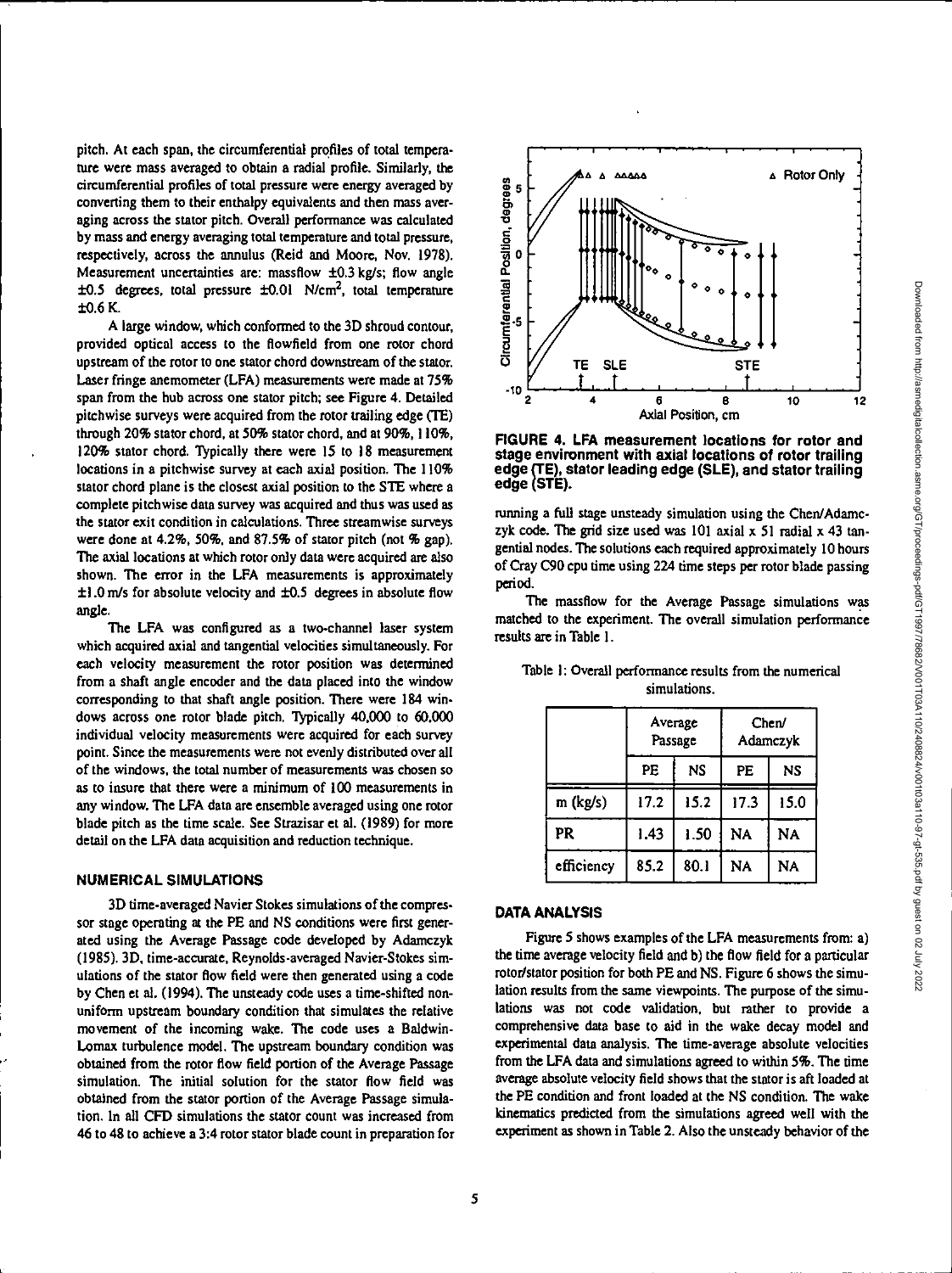

**FIGURE 5. Time average absolute velocity (m/s) and relative velocity magnitude (m/s) for a fixed rotor/stator position based on laser anemometer data.** 

wakes in the simulations was qualitatively the same as for the LFA measurements. Figure 7 shows that the decay of *K within* the stator is similar for the experiments and simulations. The simulations were therefore considered representative of the experimental observations and valid for use in interpreting the test data

The kinematic model of wake stretching and the wake decay model are based on 2D incompressible flow assumptions and do not include the effects of either wake drift or radial transport. The validity of using the 2D incompressible assumptions is discussed in the APPENDIX. For the results presented in this paper, wake drift and radial transport are not significant contributors to wake decay.

For practical reasons it is not normally possible to determine wake lengths from experiments or simulations and thus, Eqn. 4 provides a simple and adequate method for determining the wake lengths. Wake length ratios calculated with Eqn. 4 are compared to length ratios obtained directly from experimental and simulation results in Table 2. Compared to the data, the formula underpredicted the wake stretching. The agreement could be improved if a more complete representation of the inviscid wake transport pro-

cess was used. However, the resulting additional complexity was deemed unnecessary for quantifying the effects of the velocity triangles and cascade geometry on the recovery process.

From the inviscid models of Smith and Adamczyk, the recovery of the rotor wake is proportional to the wake inlet and exit length ratio,  $R = 1 - (L_{in}/L_{exif})^2$ . A recovery of 1.0 (100%) means that the rotor wake has been completely mixed out in the stator passage by wake stretching and the rotor wake mixing loss possible at the SLE has been completely recovered in a reversible way. The recovery calculated from experimentally measured wake length ratios was 0.64 for PE and 0.78 for NS data. Therefore, the flux of DICE at the stator exit has been reduced and the rotor wake mixing loss possible is reduced by 64% and 78% respectively. For comparison, the recovery due to wake stretching using wake length ratios as calculated from Eqn. 4 is underpredieted by 10% for PE and 14% for NS.

The total reduction in the flux of DKE from SLE to STE, as calculated from experimental data, was 0.71 for PE and 0.82 for NS data; see Figure 7. The further decrease in the flux of DKE above that due to stretching, 7% for PE and 4% for NS, was due to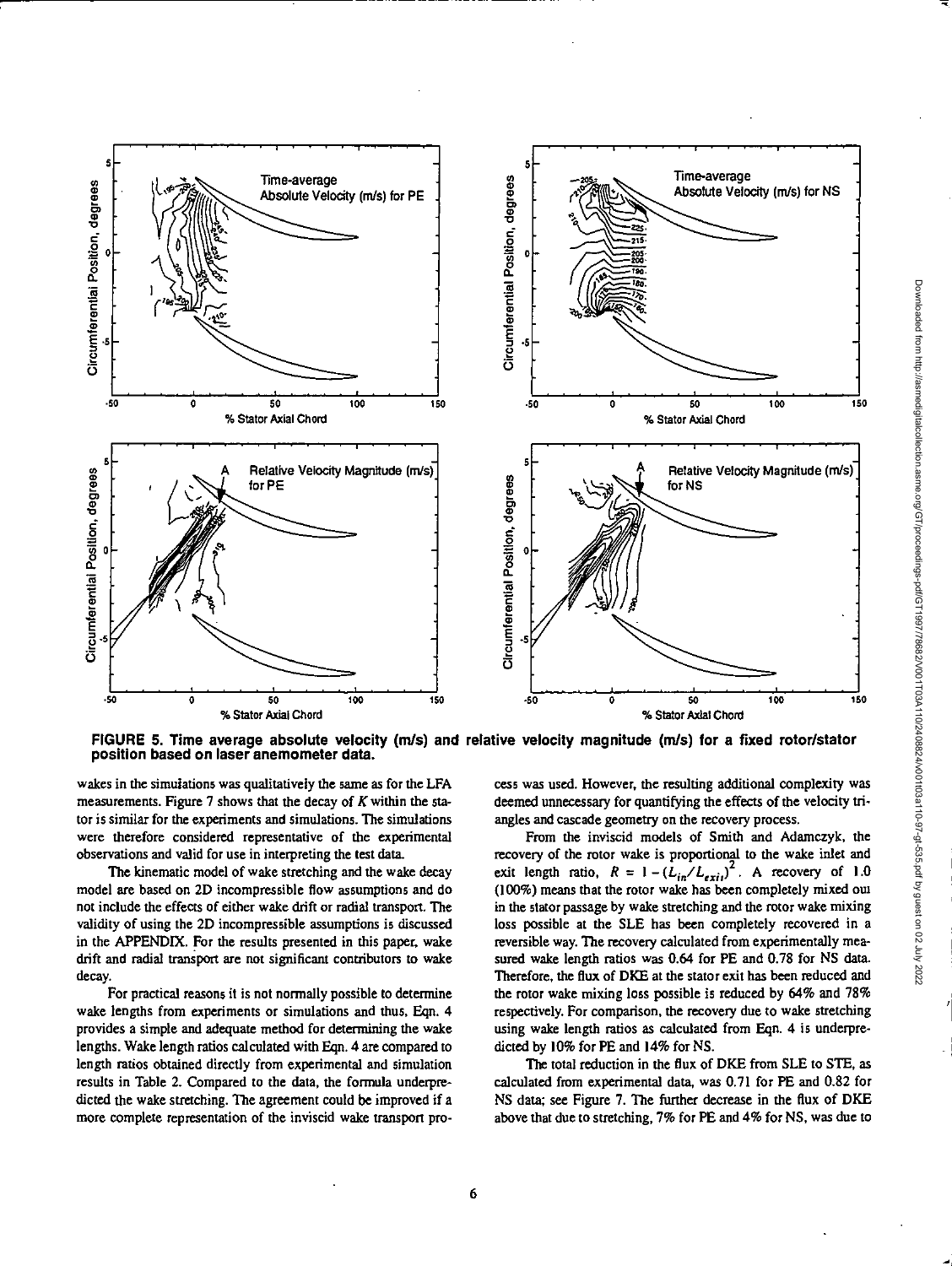

**FIGURE 6. Time average absolute velocity (m/s) and relative velocity magnitude (m/s) for a fixed rotor/stator position based on numerical simulations.** 

viscous dissipation in the stator row. This comparison of the inviscid model recovery predicted from wake lengths to the total measured decrease in DKE strongly indicates that the primary decay mechanism in the stator passage is wake stretching and that viscous dissipation appears to be of secondary importance. In the subsequent discussion it will be shown that the wake decay model (Eqns. 7-10) is consistent with the experimental findings.

The rotor wake profile at the stator leading edge plane at midpitch is used to determine the initial relative wake depth and width needed in the decay model. The wake profiles are shown in Figure 8. Note that the rotor relative velocity magnitude, as shown in the figure, was used for the calculations. The stator midpitch location was chosen to minimize the wake gust/stator response interaction which is not included in the model.

The flow turning through the stator row as determined from the absolute flow angle data, indicated that a linear pressure gradient is a reasonable approximation to the rotor wake stretching that occurs in the stator passage. Eqns. 4 and 5 relate the flow turning to wake stretching. A linear accelerating pressure gradient with *x*  distance, which is represented by  $U_{\alpha}/U$  in Eqn. 8, was thus used in the model such that the velocity ratio at the stator exit was equal to the wake length ratio (see Eqn. 6) as determined from the experimental data.

|  | Table 2: Wake length ratios as measured from the LFA data and |  |  |  |  |
|--|---------------------------------------------------------------|--|--|--|--|
|  | numerical simulations and calculated using Eqn. 4.            |  |  |  |  |

|           | Experiment |        | Simulation |        |  |
|-----------|------------|--------|------------|--------|--|
|           | measured   | Eqn. 4 | predicted  | Eqn. 4 |  |
| PE        | 1.67       | 1.52   | 1.62       | 1.53   |  |
| <b>NS</b> | 2.14       | 1.74   | 2.05       | 1.81   |  |

To determine a relative wake depth from the LEA data the wake edge velocities must be determined. The LFA rotor wake velocity profiles contain the influences of both the rotor wake and the wake/blade interaction. We considered the wake depth to be relatively unaffected, but the edges of the actual rotor wake were difficult to identify. From the experimental data it was noted that over a rotor blade passing period the number of measurements per window was not uniform and that more measurements per window were acquired in the pressure side of the rotor wake region than in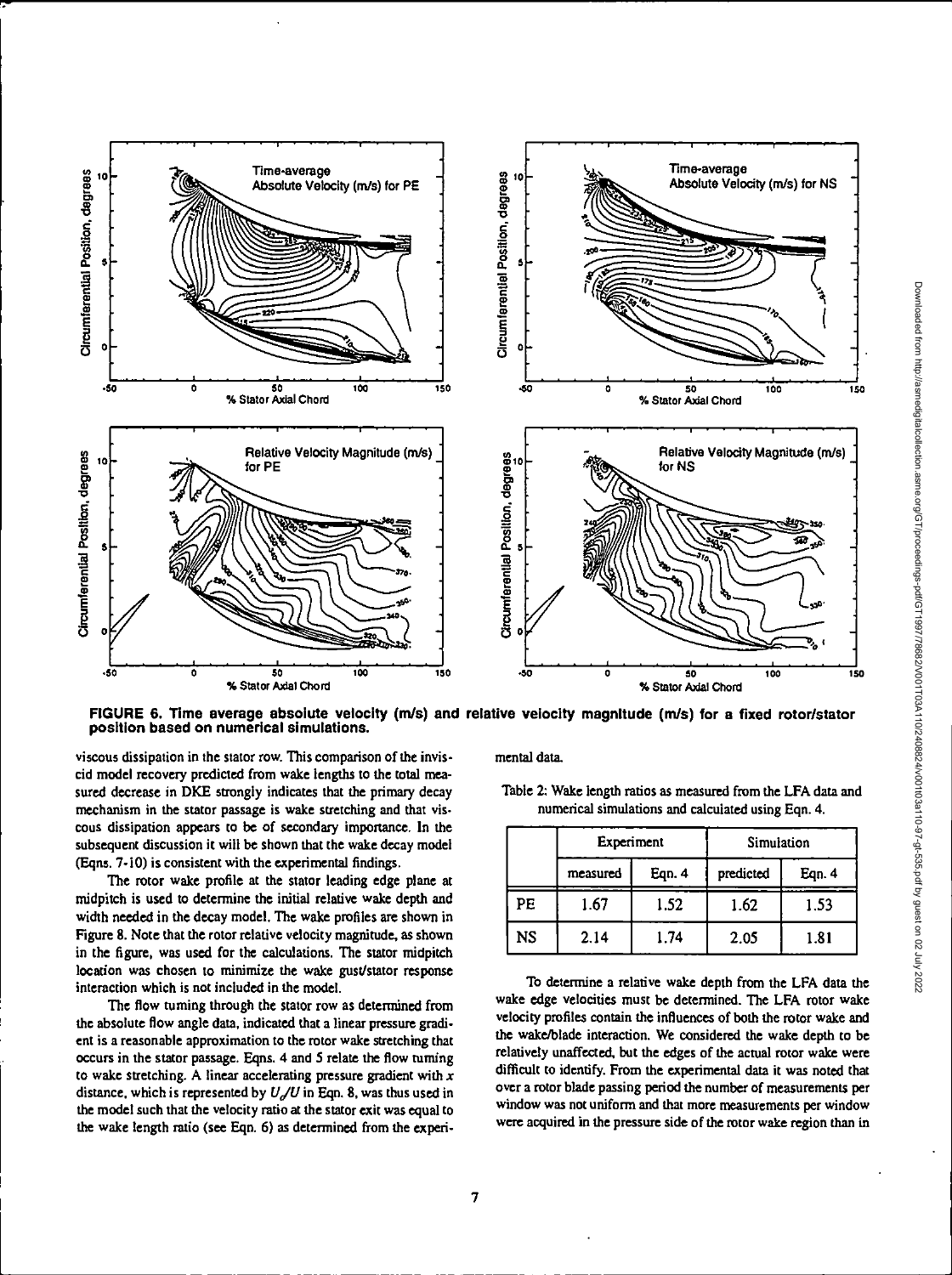

**FIGURE 7. Comparison of stage LFA and simulation decay of the flux of DKE for the PE and NS operating conditions.** 

the 'core flow' region between wakes. The measurement distribution was thus used to assist in locating the edges of the rotor wake in the velocity profiles. The velocity in the regions outside of the rotor wake was considered constant and was set equal to the conespending wake edge velocity. This results in a 'idealized' LEA rotor wake profile, see Figure 8, for which the wake/blade interaction effects are minimized. The relative wake depth for the LFA data was then calculated from the average of the wake edge velocities and the minimum wake velocity.

The relative wake depth calculated from Eqn. 8 is used to determine a wake width using Eqn. 9 and then a wake velocity profile is calculated using Eqn. 10. The wake profiles are shifted so that:

$$
\int_{0}^{T} Vdy \big|_{x} = \int_{0}^{T} Vdy \big|_{SLE}
$$
 (EQ 11)

where  $V$  is the relative velocity magnitude. Eqn. 11 ensures mass conservation as the wake profile shape changes. The relative dis-



**the SLE and stator exit planes in the stage FIGURE 8. Midpitch wake profiles for PE and NS at environment.** 

turbance kinetic energy is calculated from these profiles as:

$$
DKE_{REL} = 0.5V_o A_t (V - V_o)^2
$$
 (EQ 12)

where  $V<sub>o</sub>$  is the time average relative velocity magnitude. Change in *DKEREL* will be approximately proportional to the change in mixing loss. The *DKE<sub>REL</sub>* for LFA data is calculated in a similar manner using the modified velocity profiles described previously.

A comparison between the model calculation and experimental (LEA) data at midpitch is shown in Figure 9 in terms of a) the relative wake depth and b) the relative disturbance kinetic energy. For the relative wake depth results: the curve labelled *viscous+stretching* is calculated from Eqn. 8, the curve labelled *stretching only* is calculated from Eqn. 8 with the eddy viscosity set to zero, the curve labelled *viscous only* is calculated from Eqn. 8 with the velocity ratio set to 1.0.

The predicted change in relative wake depth shows remarkably good agreement with the LEA data as shown by the curve labelled *viscous+stretching in* part a) of Figure 9. The change in relative wake depth between the stator inlet and exit planes (0 and 110% chord) is 77% for PE and 83% for NS. The *stretching only*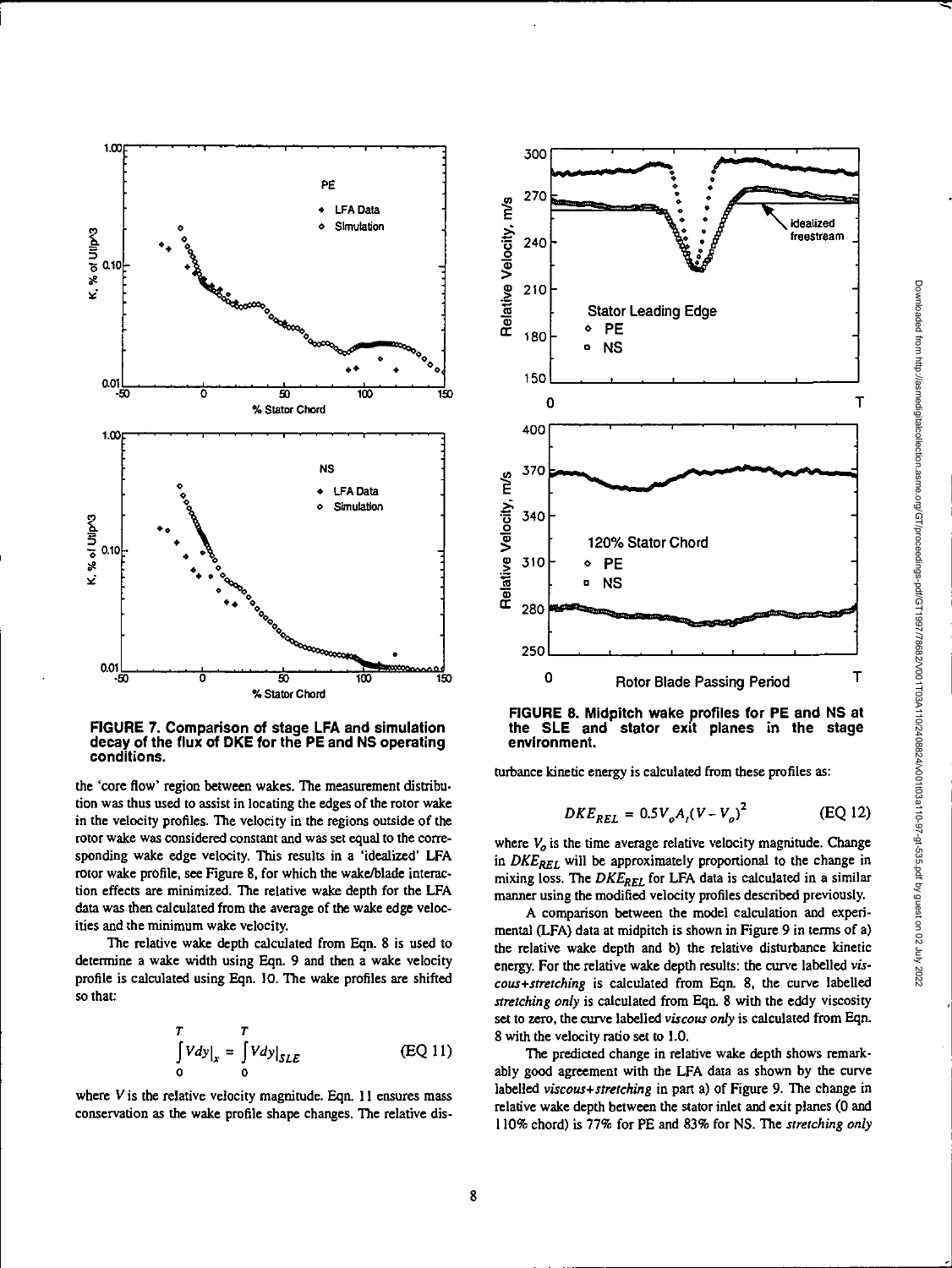

**FIGURE 9. Comparison of LFA data to wake decay model predictions for the PE and NS cases.** 

curve shows that most of the wake depth change, 64% for PE and 78% for NS, is due to wake stretching. The model indicates that the additional relative wake depth decay is due to viscous dissipation. For comparison, the curve *viscous only* shows how an isolated rotor wake with the SLE midpitch velocity profile would decay due to viscous dissipation alone. Not only is the rotor wake decay more rapid due to the presence of the stator, but the viscous contribution to wake decay is also greatly reduced.

The *DKE<sub>REL</sub>* results shown in part b) of Figure 9 do not agree as well with the LFA data as the relative wake depth results. This is due to both poor wake width prediction by Eqn. 9 and wake/blade interaction effects on the LFA wake profiles. However, the trends that the model predicts are correct and results from the model will be used to draw some conclusions.

The wake decay model predicts that the *DKE<sub>REL</sub>* is reduced a total of 93% for PE and 97% for NS. The *DKE<sub>REL</sub>* reduction due to stretching was 87% for PE and approximately 97% for NS indicating that the majority of the mixing loss has been recovered. The viscous only curve shows the reduction in  $DKE_{REL}$  as if the rotor was in isolation.

The differing decay rates in the rotor only and stage environment are also shown in Figure 10 which compares the decay of *K*  in the rotor only environment to the stage environment. If exponential decay is assumed, the slope of the curves is a direct comparison of decay rate. Note the *K* at the rotor trailing edge is not the same for rotor only and stage environment. However, the focus is on the comparisons of the decay rate and not the absolute level of *K.* Inside the stator passage the stage wake decay rate is greater than the rotor only decay rate. This leads to lower DKE at the stator exit in the stage environment. This is evident by comparing the wake depth downstream of the stator for rotor-only and stage cases as shown in Figures II and 8 respectively.

The rotor wake decay model has been shown to be reasonably accurate by comparing to experimentally measured wake decay in the stator passage. The model can now be used to comment on the implications of the wake recovery process on stage design.

# **DESIGN IMPLICATIONS**

The combination of Eqn. 4 for wake stretching and Eqn. 8 for wake decay, provides a simple method for predicting the benefit of wake recovery in reducing rotor wake mixing losses. The model is equally applicable to the recovery of stator wakes in a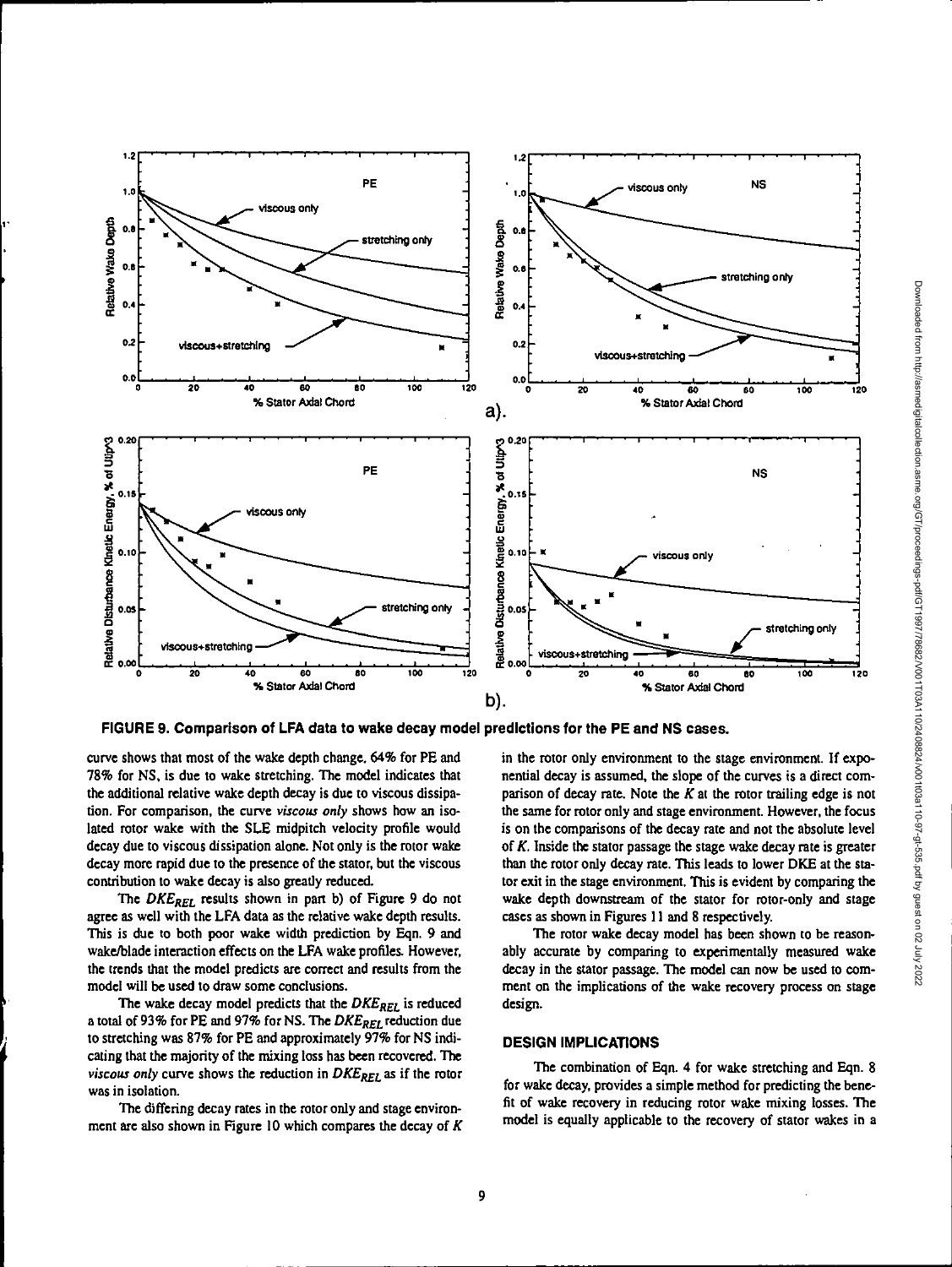

**FIGURE 10. Comparison of the DKE decay in the rotor only and stage environment for the PE and NS LFA data.** 

# downstream rotor

Assuming a 2D incompressible flow, the wake decay model was used to perform a rotor wake decay audit based on the midpitch rotor wake profiles in the stage environment versus the entirely viscous decay of isolated rotor wakes. The results are shown in Figure 12. From the rotor TE to SLE 22% and 46% of the possible wake decay has occurred for PE and NS, respectively, all of it due to viscous mixing and thus resulting in loss. Of the remaining rotor wake decay possible at the SLE, 68% for PE and 52% for NS occurred by inviscid stretching of the rotor wake in the stator passage involving no loss. Only small amounts of rotor wake mixing loss occurred in the stator passage because of viscous mixing. This implies that using loss correlations based on isolated rotor or cascade data may be misleading for multistage design.

Since a significant amount of mixing loss occurs before the rotor wake enters the stator passage, closer axial spacing of blade rows to capture the rotor wake sooner would *be* beneficial. An efficiency gain due to closer axial spacing of 1.2 points was achieved



**FIGURE 11. Measured wakes in the rotor only**  environment at the stator leading **stator chord planes from the PE and NS LFA data.** 

in a four-stage low speed compressor (Smith, 1970). Of this efficiency gain, 0.52 points was attributed to wake recovery and the remainder attributed to other mechanisms, for example tangential variations of total pressure caused by the downstream stator imposing non-uniform back pressure on the rotor ahead of it (Smith, 1996).

Additionally, capturing the rotor wake sooner assumes that the closer spacing would not cause increased losses in the rotor and/or stator due to potential field interactions or stronger wake/ blade interactions. Regarding increased rotor losses, at 75% span in this stage, the stator velocity field impact on the rotor was small. The circumferential variation of the absolute velocity at the rotor trailing edge was 2.5% as measured by the LFA system at the NS operating condition where the interaction was strongest. Because of the small interblade gap, no rotor performance measurements are possible in the stage configuration and nothing more definitive can be said about rotor performance at this time.

An effect similar to closer axial spacing could be achieved by reducing the viscous decay rate of the rotor wake. The viscous decay rate immediately downstream of the TB is dependent on the shear velocity and the static pressure differences across the wake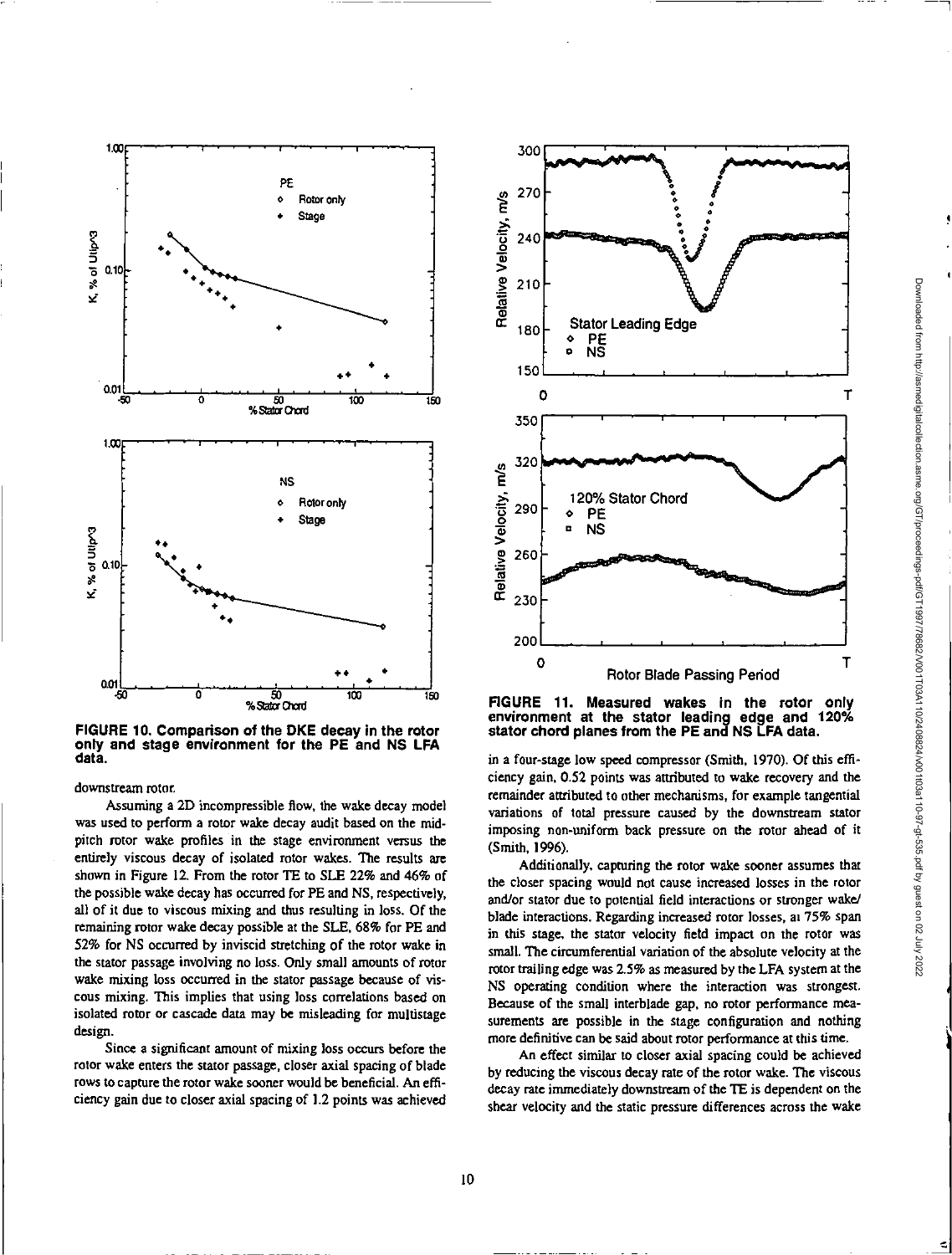

**FIGURE 12. Rotor wake decay audit (0% represents the rotor trailing edge location).** 

(the assumption of constant static pressure across the wake does not hold in this region). A small separation at the rotor TE may reduce the shear velocity and static pressure difference and thus reduce the viscous mixing rate. This is speculative and needs further investigation.

By designing stages which use the wake recovery process to its full advantage, higher stage loading may be possible. As rotor blade loading is increased, profile loss and thus rotor wake mixing loss would also increase. However, in the stage environment a high percentage of the rotor wake mixing loss could be recovered in the stator row. This recovery would offset some of the higher rotor profile losses and thus might allow higher stage loading without incurring large efficiency penalties.

A higher percentage of mixing loss is recovered in the stator passage for the NS case relative to the PE case due to less viscous contribution to mixing in the stator and more overall wake stretching. Front loaded stators (as in the NS case) turn and stretch the wake sooner in the stator passage which further reduces the viscous decay contribution. Front loading also enhances the wake/ blade response attenuation of the wake as shown at location A in Figure 5. This attenuation occurs because the stator generates a pressure response to the presence of a rotor wake passing over the surface such that the correct boundary condition is maintained on the stator surface. This wake/blade response is also a reversible process.

# **CONCLUSIONS**

A simple model has been developed to evaluate the relative contributions of viscous dissipation and inviscid stretching to the decay of a rotor wake in a stator row. The model requires only blade geometry, inlet and exit velocity triangles, and an assumed rotor wake profile as input and is simple enough to be useful as a design tool. Results from the model compared favorably with laser anemometer data and numerical simulation results. The model correctly predicts that, within the stator row, inviscid wake stretching is the dominant rotor wake decay mechanism as opposed to viscous dissipation.

lnviscid wake decay due to stretching provides a means of tailoring a compressor stage design to avoid some of the loss associated with the entirely viscous decay of a rotor wake. This also implies that the use of isolated rotor or cascade loss correlations for multistage compressor design may be misleading. Examples of stage design features which influence the balance between viscous dissipation and wake stretching are:

- Axial spacing of blade rows

In a compressor stage, a significant amount of rotor wake decay has already occurred by viscous dissipation before the wake enters the stator row. Some of this loss can be avoided by moving the stator row closer to the rotor trailing edge.

- Reduced rotor wake shear

A reduction in the rotor wake shear will reduce the rotor wake viscous mixing in the axial gap between rotor and stator rows. Such a reduction might be achieved by designing for a small amount of separation within the rotor, thus broadening the wake width.

- Front loading of stators

Front loaded stator blades stretch the rotor wake inviscidly earlier in the stator passage and further reduce the already small amount of viscous dissipation involved in that row.

### **ACKNOWLEDGEMENTS**

This work was done at the NASA Lewis Research Center under grant number NAG3-1302. We are grateful to Dr. Kenneth Suder for his assistance concerning the LFA system operation and Mr. Jerry Wood for many helpful suggestions for data analysis.

# **REFERENCES**

Adamczyk, 3. **1.,** "Model Equation for Simulating Flows in Multistage Turbomachinery," ASME Paper No. 85-GT-226, 1985.

Adamczyk, J. J., "Wake Mixing in Axial Flow Compressors," ASME Paper No. 96-GT-029, 1996.

Chen, J. P., Celestina, M. L., and Adamczyk, J. J., "A New Procedure for Simulating Unsteady Flows Through Turbomachinery Blade Passages," ASME Paper No. 94-GT-151, 1994.

Deregel, P. and Tan, C. S., "Impact of Rotor Wakes on Steady-State Axial Compressor Performance," ASME Paper No. 96-GT-253, 1996.

Ding, K., "Row Measurements Using a Laser-Two-Focus Anemometer in a High-Speed Centrifugal and a Multistage Axial Compressor," presented at the Winter Annual Meeting of ASME, Phoenix, Arizona, November, 1982.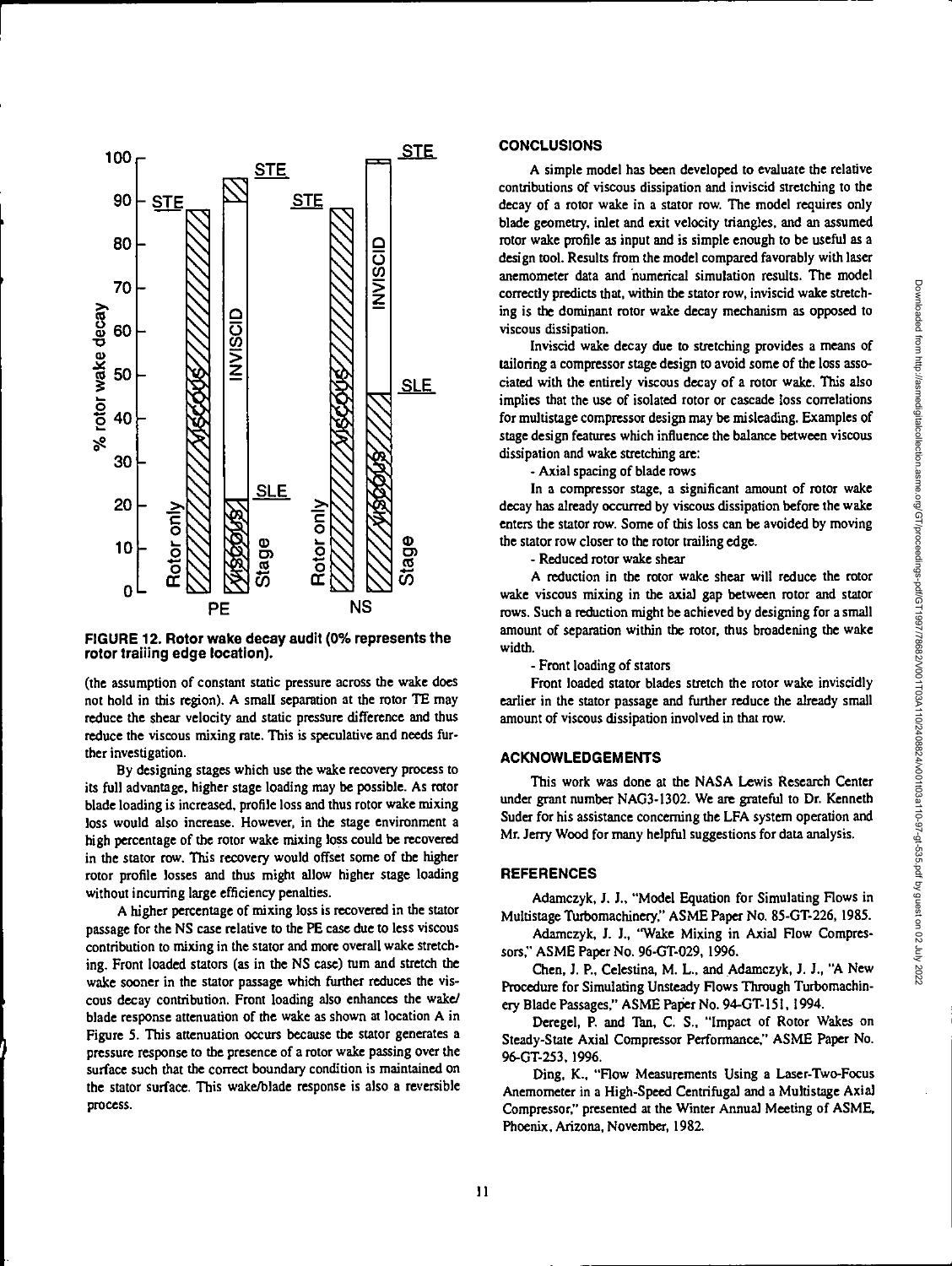Dunker, R. J., "Flow Measurements in the Stator Row of a Single-Stage Transonic Axial-Row Compressor with Controlled Diffusion Stator Blades", AGARD CP-351, Viscous Effects in Turbomachines, 1983.

Hathaway, M. D., "Unsteady Flows in a Single-Stage Transonic Axial-Flow Fan Stator Row;' NASA TM 88929, December 1986, (also see ASME 87-GT-226 and 87-GT-227).

Hill, P. G., Schaub, U. W., and Senoo, Y., "Turbulent Wakes in Pressure Gradients," ASME Journal of Applied Mechanics, December 1963, pp. 518-524.

Kool, P. and Hirsch, Ch., "A Prediction Scheme for the Decay of a Turbomachine Blade Wake," ASME Paper No. 82-GT-273, 1982.

Kerrebrock, J. L. and Mikolajczak, A. A., "Intra-Stator Transport of Rotor Wakes and Its Effect on Compressor Performance;' ASME Journal of Engineering for Power, October 1970, pp. 359-368.

Nakayama, A., "Curvature and Pressure-Gradient Effects on a Small Defect Wake," Journal of Fluid Mechanics, Vol. 175, 1987, pp. 215-246.

Raj, R. and Lakshrninarayana, B., "Characteristics of the Wake Behind a Cascade of Airfoils," Journal of Fluid Mechanics, Vol. 61, 1973, pp. 707-730.

Reid, L. and Moore, R. D., "Design and Overall Performance of Four Highly Loaded, High-Speed Inlet Stages for an Advanced High-Pressure-Ratio Core Compressor:' NASA TP 1337, October 1978.

Reid, L. and Moore, R. D., "Performance of Single-Stage Axial-Row Transonic Compressor With Rotor and Stator Aspect Ratios of 1.19 and 1.26. Respectively, and with Design Pressure Ratio of 1.82," NASA TP 1338, November 1978.

Sherman, Frederick S., Viscous Flow, McGraw-Hill Publishing Company, 1990.

Smith, L. H. Jr., "Wake Dispersion in Turbomachines," Journal of Basic Engineering, September 1966, pp. 688-690.

Smith, L. H. Jr., "Casing Boundary Layers in Multistage Axial-Row Compressors," Row Research in Blading, edited by L. S. Dzung, Elsevier Publishing Company, Amsterdam, 1970.

Smith, L. H. Jr., "Wake Ingestion Propulsion Benefit," Journal of Propulsion and Power, Vol. 9, No. I, Jan.-Feb. 1993, pp. 74- 82.

Smith, L. H. Jr., 1996 in, "Discussion of ASME Paper No. 96-GT-029: Wake Mixing in Axial Row Compressors," 1996 ASME Turbo Expo, Birmingham, England, June 10-13.

Stauter, R. C., Dring, R. P., and Carta, F. O., "Temporally and Spatially Resolved Row in a Two-Stage Axial Compressor Part I-Experiment," ASME Journal of Turbomachinery, Vol. 113, 1991, pp. 212-226.

Strazisar, A. J., Wood, J. R., Hathaway, M. D., and Suder, K. L., "Laser Anemometer Measurements in a Transonic Axial-Flow Fan Rotor;' NASA TP 2879, November 1989,

Tweedt, D. L., Hathaway, M. D., and Okiishi, T. H., "Multistage Compressor Stator/Rotor Interaction," Journal of Propulsion, Vol. I, No. 6, Nov-Dec., 1985, pp. 449-455.

Williams, M. C., "Inter and Intrablade Row Laser Velocimetry Studies of Gas Turbine Compressor Flows," ASME Journal of Turbomachinery, Vol. 110, July 1988, pp. 369-376.

# **APPENDIX**

The kinematic model of wake stretching and the wake decay model are based on 2D incompressible flow assumptions and do not include the effects of either wake drift or radial transport. Rotor wake drift in the stator row as described by Kerrebrock and Mikolajczak (1970) is a result of the lower relative velocity of the wake fluid. Rotor wake fluid thus has a larger tangential velocity component than the free stream fluid and 'drifts' toward the stator pressure surface. A calculation of the drift velocity indicated that the maximum drift of a wake fluid particle as the wake convects through the stator passage would be less than 1/3 of the stator pitch toward the pressure surface. The entropy contours from the numerical simulations shown in Figure 13 show that the high entropy rotor wake fluid particles extend across the stator pitch, *even* at the stator exit. Therefore, wake decay in the stator is not primarily due to the wake fluid drifting to the pressure surface of the stator.

Radial velocities in the rotor wakes predicted by the CFD simulations were significant at the rotor trailing edge, 12% and 27% of absolute velocity for PE and NS cases respectively. However, at the stator leading edge the radial velocities were reduced to 6% and 13% of absolute velocity for PE and NS cases. The radial migration within the stator passage was 5.5% and 10.5% span for PE and NS. Therefore, the flow field was considered sufficiently two dimensional in the core spans of the compressor stator such that calculating wake decay on a geometric 75% span stream surface was considered a reasonable approximation to following a wake fluid particle.

Because the LFA system only measures two velocity components, mixing loss calculations with the LFA data must be done by assuming 2D incompressible flow. The unsteady simulations are used to estimate the error associated with these assumptions. For a rotor wake at midpitch SLE from the simulations, the 2D incompressible mixing loss calculation is in error by -38% for PE and - 23% for NS as a percentage of the 3D compressible mixing loss for the rotor wake. At the STE, the error is -27% for PE and -18% for NS as a percentage of the 3D compressible mixing loss of the rotor wake at midpitch SLE. The total mixing loss is small compared to the incoming kinetic energy, so the error incurred by the assumptions is a small in absolute magnitude. The simple 2D incompressible mixing loss calculations consistently underpredict the rotor wake mixing loss.

Compressibility affects wake recovery in two ways. First, compressibility affects the mean flow velocities and it is the mean flow which determines the wake stretching. Both the LFA data and the simulation, of course, include this compressibility effect. The simple wake stretching model, which is based on an incompressible assumption, does well in predicting the wake stretching and thus indicates that compressibility is a small effect. Secondly, wake recovery is affected because of the assumption that the circulation is constant for inviscid incompressible flow. For compressible viscous flow the circulation around a material segment of mass changes as (Sherman, 1990):